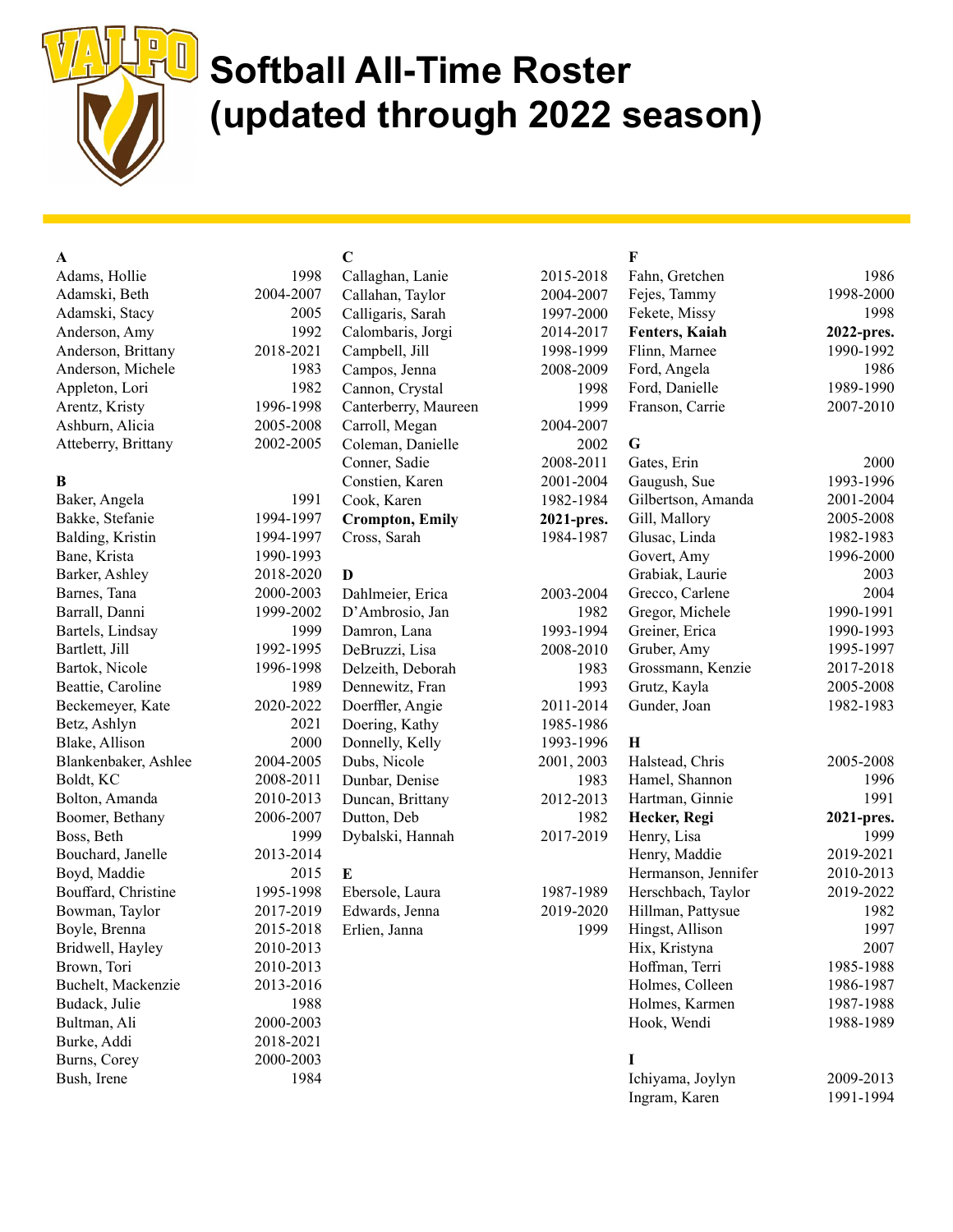

## Softball All-Time Roster (updated through 2022 season)

### J

Jackson, Gayle 1988-19 Jacobs, Beth 1985-19 Jacobson, Jill 2008-20 Jansen, Shaleigh 2009-20 Jevtic, Roz 20 Johansen, Michelle 1993-19 Johnson, Alexis 2021-pr Jones, Tammy  $1984-19$ Jones, Tricia 19

#### K

Kamor, Laura 1987-19 Kehlenbrink, Lauren 2020-pr Kelly, Stephanie 2006-20 Kendall, Lisa 1999-20 Klade, Laurie 19 Knight, Taylor 2019-pr Kolarczyk, Diane 19 Kolarczyk, Jill 19 Konopa, Carolyn 1985-19 Korb, Amanda 2011-20 Korb, Karen 2006-20 Kortge, Melody 1983-19 Korth, Tracy 2007-20 Koselke, Chris 19 Kowalski, Caitlyn 2021-pr Kowitz, Cathy 1990-19 Kreger, Susan 1983-19 Kurpiel, Janine 2001-20 Kuznik, Kathy 19

#### L

LaFerle, Courtney 2005-20 Lagesse, Alex  $2009-20$ Lamere, Sue 19 Lamoricella, Sherry 1983-19 Lawson, Taylor 2014-2018 Lawton, Jaymee 2017-2019 Lindbloom, Jessica 1999 Lindeman, Mollie 2014-2016 Long, Doreen 1984 Lopez, Linda 1984 Lundquist, Diane 1982-1985

### M

| 90   | Maaske, Karoline   | 1987       |
|------|--------------------|------------|
| 188  | Magnifico, Gabby   | 2017-2018  |
| 11   | Main, Michelle     | 1991       |
| 12   | Mangin, Karen      | 1989       |
| 00   | Marinec, Jessie    | 2010-2014  |
| 194  | Marshall, Kendra   | 2013       |
| es.  | Matalin, Morgan    | 2017-2020  |
| 185  | McGee, Sam         | 2009-2012  |
| 84   | McLemore, Dodi     | 1985-1986  |
|      | McNeilly, Heather  | 2004       |
|      | McShane, Tarah     | 2012-2015  |
| 189  | Michalak, Ashlyn   | 2013-2014  |
| es.  | Milkowski, Ryan    | 2020-pres. |
| 09   | Miller, Rommie     | 1987-1989  |
| 02   | Mitchell, Amy      | 2002-2005  |
| 90   | Moeder, Peyton     | 2019-2022  |
| es.  | Montgomery, Ashlyn | 2015-2018  |
| 83   | Moore, Christina   | 1999-2002  |
| 192  | Moreno, Stephanie  | 2015-2018  |
| 186  | Morris, Kelley     | 1997-2000  |
| 14   | Mott, Shannon      | 1996-1997  |
| 109  | Mucha, Pam         | 1982-1984  |
| 187  | Mueller, Sue       | 1985-1988  |
| 108  | Mullarkey, Gail    | 1993-1996  |
| 88   |                    |            |
| es.  | N                  |            |
| 91   | Nadler, Taylor     | 2015-2016  |
| 84   | Nelson, Amy        | 1997       |
| 03   | Nietz, Cheyenne    | 2022-pres. |
| 90   | Norway, Lindsey    | 2012-2015  |
|      | O                  |            |
| 108  | O'Rilley, Kelly    | 1990       |
| 12   | Osanka, Lisa       | 1988       |
| 92   |                    |            |
| 86   | P                  |            |
| 11 Q | Doctord Volcio     | 2018.2020. |

| S |                    |           |
|---|--------------------|-----------|
| ξ | Packard, Kelsie    | 2018-2020 |
| € | Pajakowski, Laurie | 1986-1989 |
| € | Patrick, Denise    | 1983      |
| 5 | Pavlina, Jennifer  | 1992-1995 |
| 4 | Petersen, Sally    | 1984      |
| 4 | Phalen, Kelsey     | 2009-2012 |
| 5 | Pico, Sierra       | 2013-2016 |
|   | Pixley, Addison    | 2017-2019 |
|   | Poellet, Trista    | 1992-1995 |
|   | Priebe, Ann-Marie  | 1984-1987 |
|   | Pyritz, Joann      | 1982.     |

#### R

| 1987      | Radtke, Jessica     | 2000-2003  |
|-----------|---------------------|------------|
| 017-2018  | Ramirez, Jasmine    | 2015-2018  |
| 1991      | Ranieri, Kaitlyn    | 2013-2016  |
| 1989      | Rainey, Carolyn     | 1992       |
| 010-2014  | Reinke, Stephanie   | 2001-2004  |
| 2013      | Reiter, Carla       | 1991       |
| 017-2020  | Reiter, Erin        | 1990-1993  |
| 009-2012  | Rhoda, Gina         | 1985-1988  |
| 985-1986  | Richardson, Emily   | 2017-2020  |
| 2004      | Ritter, Laura       | 1982       |
| 012-2015  | Robinson, Shannon   | 2005-2008  |
| 013-2014  | Robison, Michelle   | 1993-1996  |
| 020-pres. | Rohleder, Tammy     | 1989-1991  |
| 987-1989  | Rowan, Monica       | 2001-2004  |
| 002-2005  | Rumph, Jennifer     | 1988       |
| 019-2022  | Rutkowski, Jordan   | 2009-2012  |
| 015-2018  | Ryan, Erin          | 1996-1998  |
| 999-2002  |                     |            |
| 015-2018  | S                   |            |
| 997-2000  | Sahm, Amy           | 1993-1996  |
| 996-1997  | Sanders, Kim        | 1984       |
| 982-1984  | Schaack, Deb        | 1982-1983  |
| 985-1988  | Schultz, Jessica    | 2004-2007  |
| 993-1996  | Schwoegler, Bridget | 2001-2004  |
|           | Scrogin, Jovita     | 1997       |
|           | Seib, Easton        | 2020-pres. |
| 015-2016  | Seidel, Maggie      | 2005       |
| 1997      | Sena, Lauren        | 2022-pres. |
| )22-pres. | Setzler, Lisa       | 2004       |
| 012-2015  | Shene, Janet        | 1985-1986  |
|           | Sievert, Ann        | 2005-2006  |
|           | Silvey, Kelly       | 2002-2005  |
| 1990      | Skapyak, Kayla      | 2021-pres. |
| 1988      | Smith, Erin         | 1997       |
|           | Smoker, Kelly       | 2003       |
|           | Snider, Shannon     | 1994-1995  |
| 018-2020  | Snyder, Glenda      | 1982-1983  |
| 986-1989  | Sopczak, Amy        | 1998-1999  |
| 1983      | Speziale, Tricia    | 2000-2004  |
| 992-1995  | Stauffenberg, Jenna | 2015-2018  |
| 1984      | Stewart, Sam        | 2014-2017  |
| 009-2012  | Strickland, Sara    | 2009-2012  |
| 013-2016  | Sullivan, Tanya     | 1996-1999  |
| 017-2019  | Sundling, Aubrey    | 2008-2009  |
| 992-1995  | Sweeney, Traci      | 1984       |
| 984-1987  |                     |            |
| 1982      |                     |            |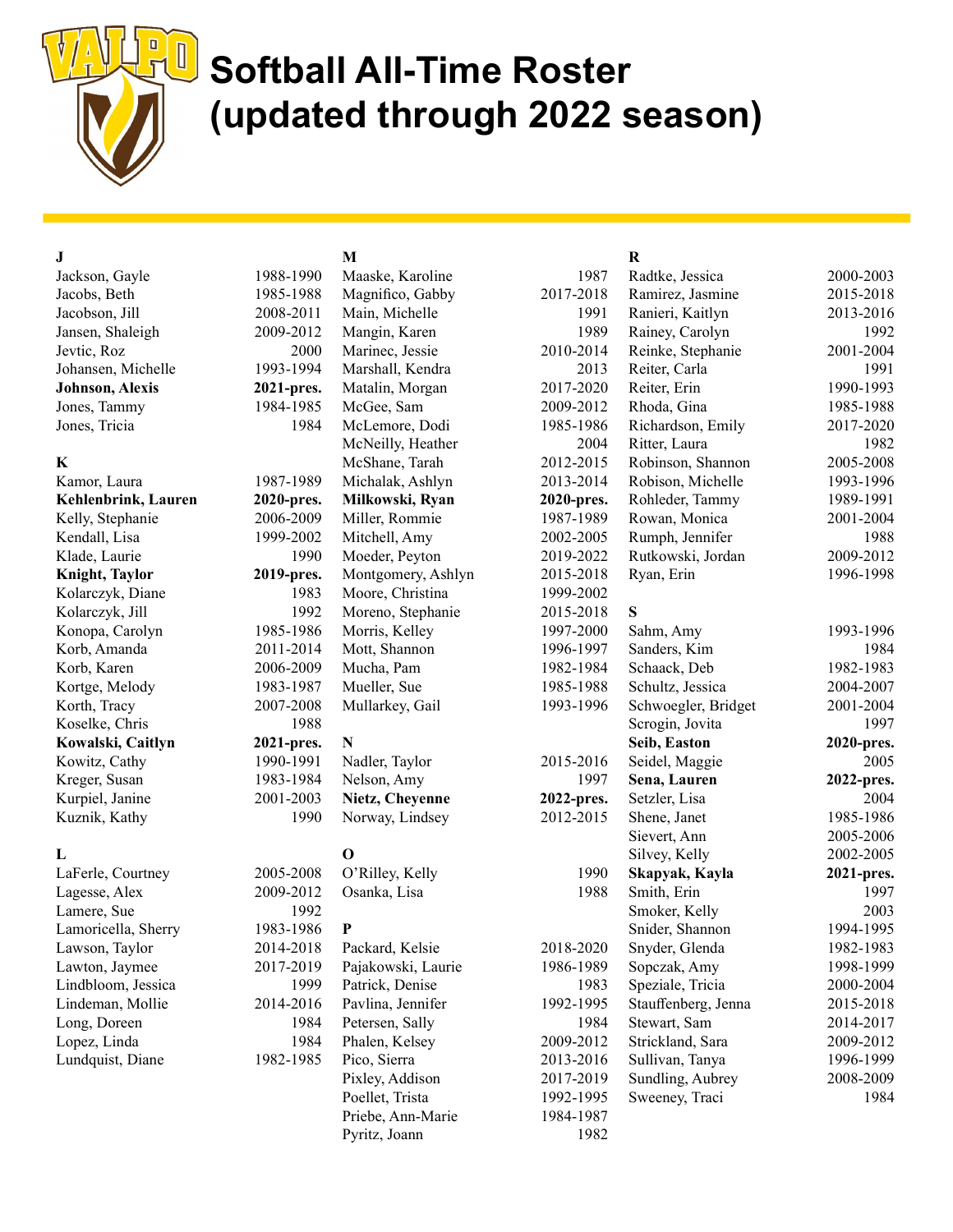

# **J** Softball All-Time Roster (updated through 2022 season)

| т                    |            |
|----------------------|------------|
| Thien, Andrea        | 2000       |
| Timmerman, Jenice    | 1986-1987  |
| Tkaczyk, Emily       | 2005       |
| Tonoian, Taylor      | 2019-2022  |
| Trepanier, Carly     | 2016-2019  |
| U                    |            |
| Upward, Susan        | 1994-1995  |
| V                    |            |
| Vavra, Jill          | 1991       |
| W                    |            |
| Wagener, Mary Ann    | 1986-1989  |
| Wagner, Jennifer     | 1992-1995  |
| Wagonblast, Andrea   | 1984-1987  |
| Wagonblast, Jean     | 1982-1983  |
| Wallace, Kimberlin   | 2013-2014  |
| Warner, Whitney      | 2007-2010  |
| Wathen, Madison      | 2021-2022  |
| Wayne, Stacey        | 1996-1997  |
| Weaver, Addi         | 2022-pres. |
| Weaver, Laura        | 1989       |
| Weinburger, Jamie    | 2008-2010  |
| Weissenhofer, Taylor | 2013-2016  |
| Westphal, Jaina      | 2019-2022  |
| Whitesell, Allison   | 2004-2007  |
| Wilkins, Julie       | 1998-1999  |
| Williams, Katie      | 2008-2009  |
| Wilson, Tracy        | 2000-2002  |
| Wiseman, Kari        | 1996-1999  |
| Wisniewski, Amanda   | 2011-2014  |
| Witfill, Stacy       | 1989-1992  |
| Wolter, Ashley       | 2006-2009  |
| Wright, Deborah      | 1985       |
| z                    |            |
| Zajac, Denise        | 1993-1995  |
| Zappia, Andrea       | 2005-2008  |
| Zdroik, Lindsay      | 2017       |

#### Active players in bold.